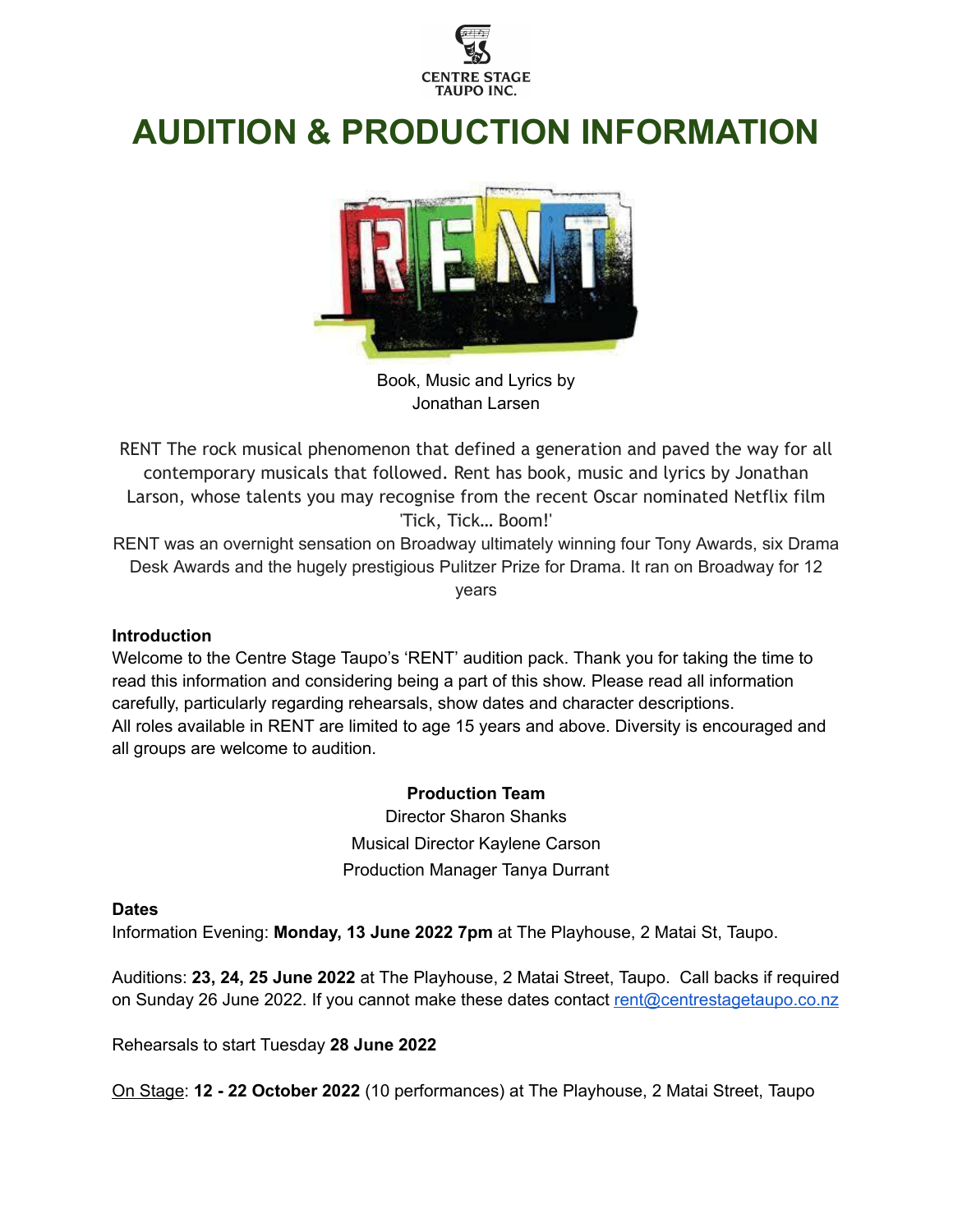# MAKE AUDITION APPOINTMENT ONLIINE [www.centrestagetaupo.co.nz](http://www.centrestagetaupo.co.nz/)

COMPLETE AND SUBMIT YOUR AUDITION FORM [www.centrestagetaupo.co.nz](http://www.centrestagetaupo.co.nz/)

*Audition bookings and audition application form will be available on Monday, 30 May 2022*

## **Preparation for Audition**

- Bring a photograph of yourself headshot printed on paper is suitable
- Please arrive early for your audition allowing time to sign-in and ensure you are vocally warmed up
- Bring fluids
- Prepare your audition to the best of your ability  $-$  this shows you are serious about being involved and that you have given considerable thought to your audition. Nothing will frustrate the creative team more than those people who come unprepared
- Have some understanding of the character(s) you are auditioning for
- Be professional and bring lots of energy to your performance

#### And enjoy yourself!

#### **Song choice**

- Audition song (approximately two minutes or less) should show off your vocal range and be pop or rock style OR a song from the show.
- Please come prepared with a backing track (without vocals on it) on a USB or on your phone (but not part of a playlist please).

There are no choreographed dances in RENT.

You will be auditioning before a panel consisting of the director, musical director and a committee representative from Centre Stage Taupo.

Please be prepared for the possibility of a call back (on Sunday 26 June). Timing will be dictated by the total number of those auditioning. Getting a call back does not guarantee a role. Likewise, you may be cast even if you are not called back. Please ensure that you have entered a contact telephone number on your audition application form where we can easily reach you during the audition dates.

#### **Rehearsals**

Rehearsals will be on Tuesdays, Thursdays and Sundays. Not all cast will be required at all rehearsals until later in the schedule. Centre Stage reserve the right to change these days on occasion if required

A rehearsal schedule will be presented at the first cast meeting prior to rehearsals.

The show runs from 12th - 22nd October – ten shows. You must be available for all evenings and weekends during this time, including pack out on 23rd October 2022.

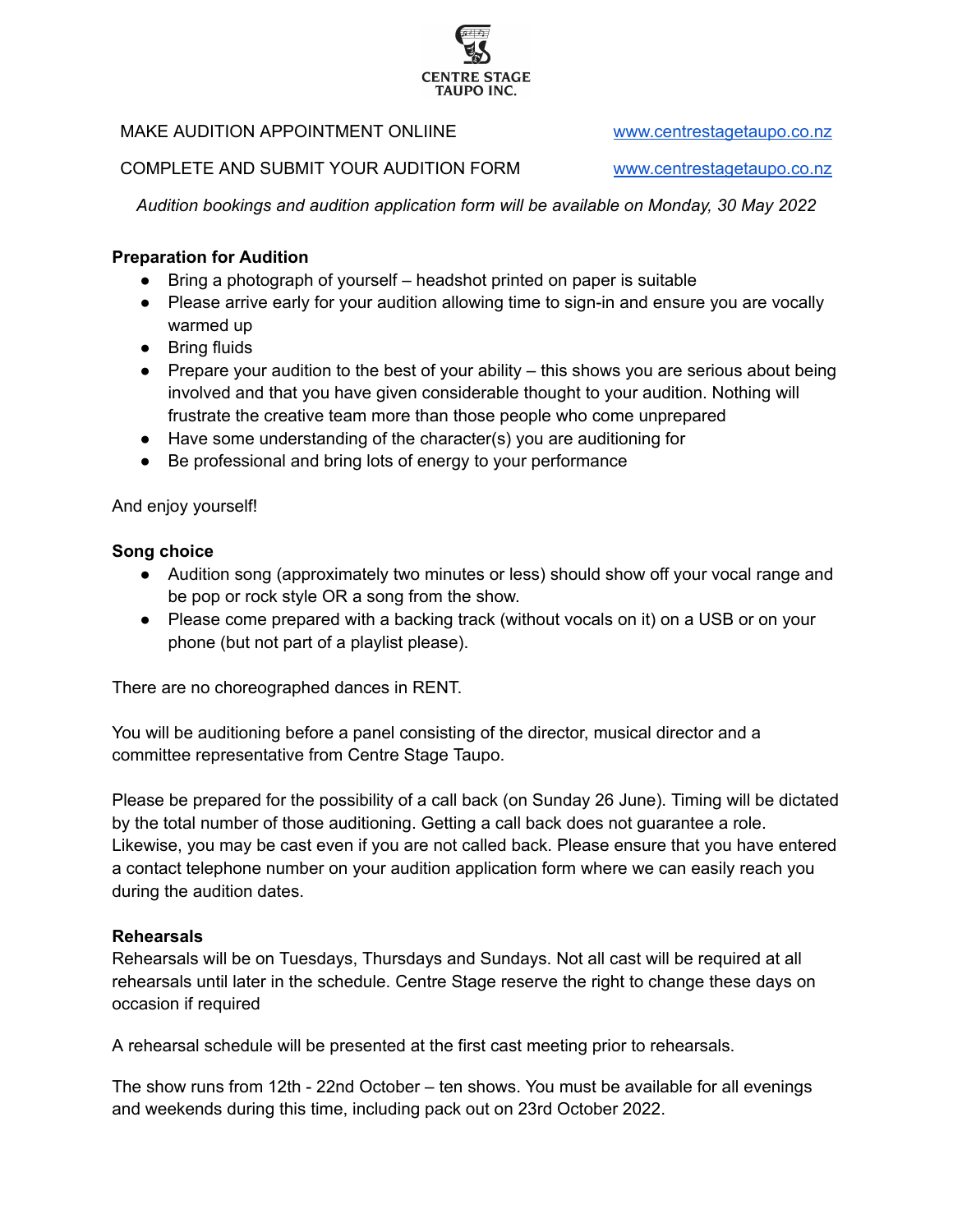

## **CHARACTER BREAKDOWN**

## *Please note the ages indicated are stage age only, if you are older or younger STILL audition*

#### **Roger Davis**

A struggling musician and former drug addict. He is reminiscent of Kurt Cobain. Room mates with Mark in the loft and battles with being HIV-positive.

Gender: Male Age: 20 to 40 Vocal range top: A4 Vocal range bottom: F2

#### **Mark Cohen**

Filmmaker and video artist. Knee deep in his own soul-searching, Mark is the typical young artist. He and Roger are roommates in the loft. A bit of a nerd. Gender: Male Age: 20 to 40 Vocal range top: G4 Vocal range bottom: A2

## **Tom Collins**

A computer genius and liberal professor. He is a nurturer with a smooth and relaxed disposition. Used to be a roommate in the loft and is HIV-positive.

Gender: Male Age: 25 to 45 Vocal range top: A4 Vocal range bottom: F#2

#### **Benjamin Coffin**

The landlord of Mark and Roger's apartment building. A former room mate in the loft, Benny traded in his personal morals for power and wealth. Gender: Male Age: 25 to 45 Vocal range top: F#4 Vocal range bottom: Bb2

# **Joanne Jefferson**

A public interest lawyer and headstrong lesbian. She is smart and purposeful in all her decisions. Carries on a tumultuous relationship with Maureen. Gender: Female Age: 25 to 45 Vocal range top: E5 Vocal range bottom: G3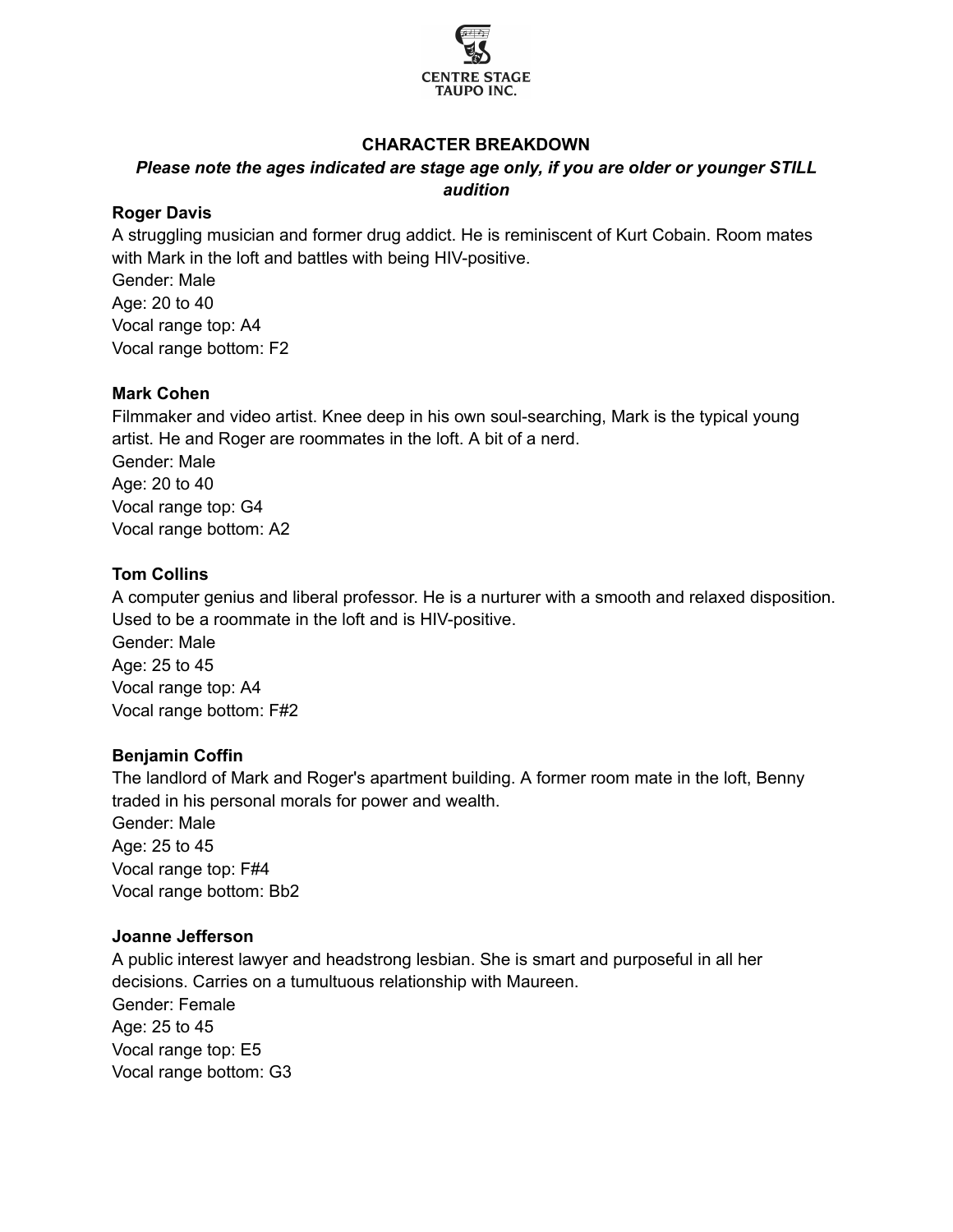

## **Angel Dumott Schunard**

The eccentric HIV-positive street drummer. A drag queen with a kind and magnetic personality. He becomes Tom's lover.

Gender: Male Age: 20 to 40 Vocal range top: A4 Vocal range bottom: C3

## **Mimi Marquez**

An HIV-positive exotic dancer with drug addictions. She conceals it all at her job in the local strip club. She lives in the same building as the loft.

Gender: Female Age: 18 to 35 Vocal range top: E5 Vocal range bottom: Eb3

## **Maureen Johnson**

An unpredictably zany performance artist. Maureen oozes sexuality and used to live in the loft. She has recently dumped Mark for Joanne.

Gender: Female Age: 20 to 35 Vocal range top: F5 Vocal range bottom: C4

# **Ensemble**

Homeless Men & Women; Junkies, Parents (Mrs. Cohen, Mr. & Mrs. Jefferson); Support Group (Steve, Gordon)

Total cast required 20 people

# **SYNOPSIS**

Rent follows a year in the life of a group of impoverished young artists and musicians struggling to survive and create in New York's Lower East Side, under the shadow of HIV/AIDS.

#### **Act One**

**Mark**, a filmmaker and the show's narrator, is spending a cold Christmas Eve in the industrial loft that he shares with his musician roommate, **Roger.** They receive several phone calls. The first is from Mark's mother, consoling him over the loss of his girlfriend, **Maureen**, a performance artist, to **Joanne**, a Harvard Law School graduate. The second is from their friend, **Tom Collins**, who is detained by muggers. The last is from their landlord, **Benny**, demanding the rent.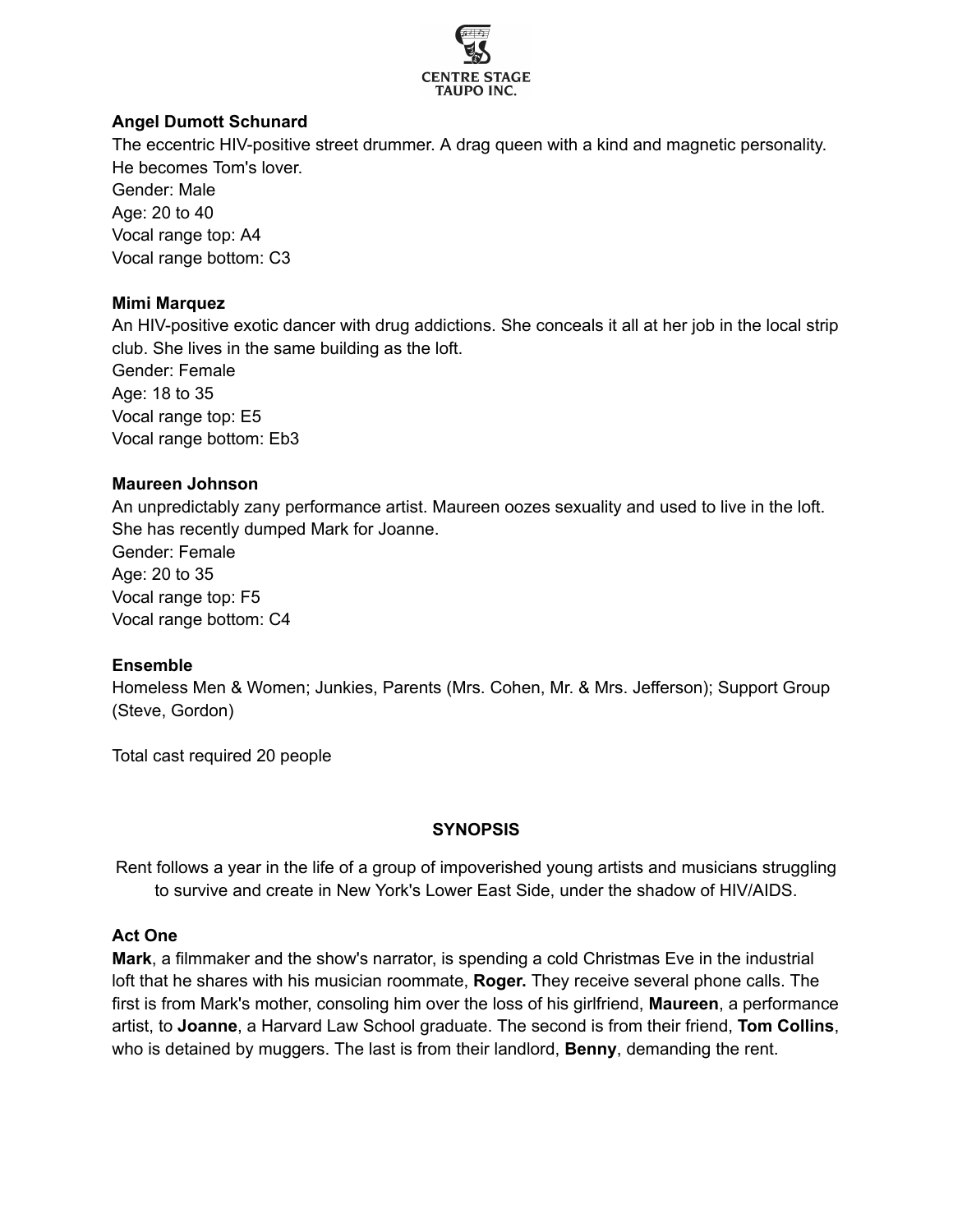

Outside, Collins is reeling from the mugging. He is comforted by **Angel**, a street musician, who offers him a helping hand. Both HIV+, Angel and Collins head out for a night on the town and a life support meeting.

In response to a call for help, Mark sets out for the lot where Maureen is performing a protest against Benny's eviction of the homeless from a nearby lot. He urges Roger to come along but he refuses; **Mim**i, who lives below Mark and Roger, knocks with a request: "Light My Candle." The attraction between her and Roger is immediate, but Roger shies away.

Benny enters with a proposal: if Mark and Roger stop Maureen's protest, he will forgo the rent. He entices them with plans for Cyber Arts, a state-of-the-art, multimedia studio that will realize all of their dreams. Unsuccessful, Benny leaves. Mark, Collins and Angel try to coax Roger into coming to the life support meeting with them but he refuses.

Mark finally reaches the lot where Maureen will perform her protest. He encounters Joanne, struggling with the sound equipment and the many demands that Maureen makes upon her. Mark offers help. Although they dreaded meeting, they have a lot in common.

In her apartment, Mimi dresses and appeals to an imaginary Roger to take her out. She barges into his apartment but, after a passionate kiss, he vehemently rejects her. They fight, her words blending with the affirmation of the support group that emphasizes the importance of living the moment but the group members ask "Will I lose my dignity / Will someone care?"

After the meeting, Mark, Angel and Collins roam the lot. Discouraged by life in New York, the three dream of opening up a restaurant in "Santa Fe." The scene changes to St. Mark's Place, where vendors hawk their wares to the bohemians of the East Village.. Mark finds Roger, who spots Mimi looking for drugs. Roger apologizes and asks her to dinner. Just as the snow begins to fall, Maureen finally appears to perform her protest, "Over the Moon."

Following the protest, all convene at the Life Café, including Benny, who announces that Bohemia is dead. Thus ensues a makeshift mock-wake that quickly segues into a celebration of "La Vie Boheme." During the song, Benny confronts Mimi and threatens to reveal their past affair to Roger. Beepers go off to remind the revelers to take their AZT. Roger and Mimi each discover that the other is HIV+. Frightened and excited, they vow to be together. Joanne has been sent back to the lot by Maureen several times to check on the equipment. She finally rebels, telling Maureen that their relationship is over and announcing a riot in the lot: Benny has padlocked the building and called the cops, but the homeless are standing their ground. The artists rejoice.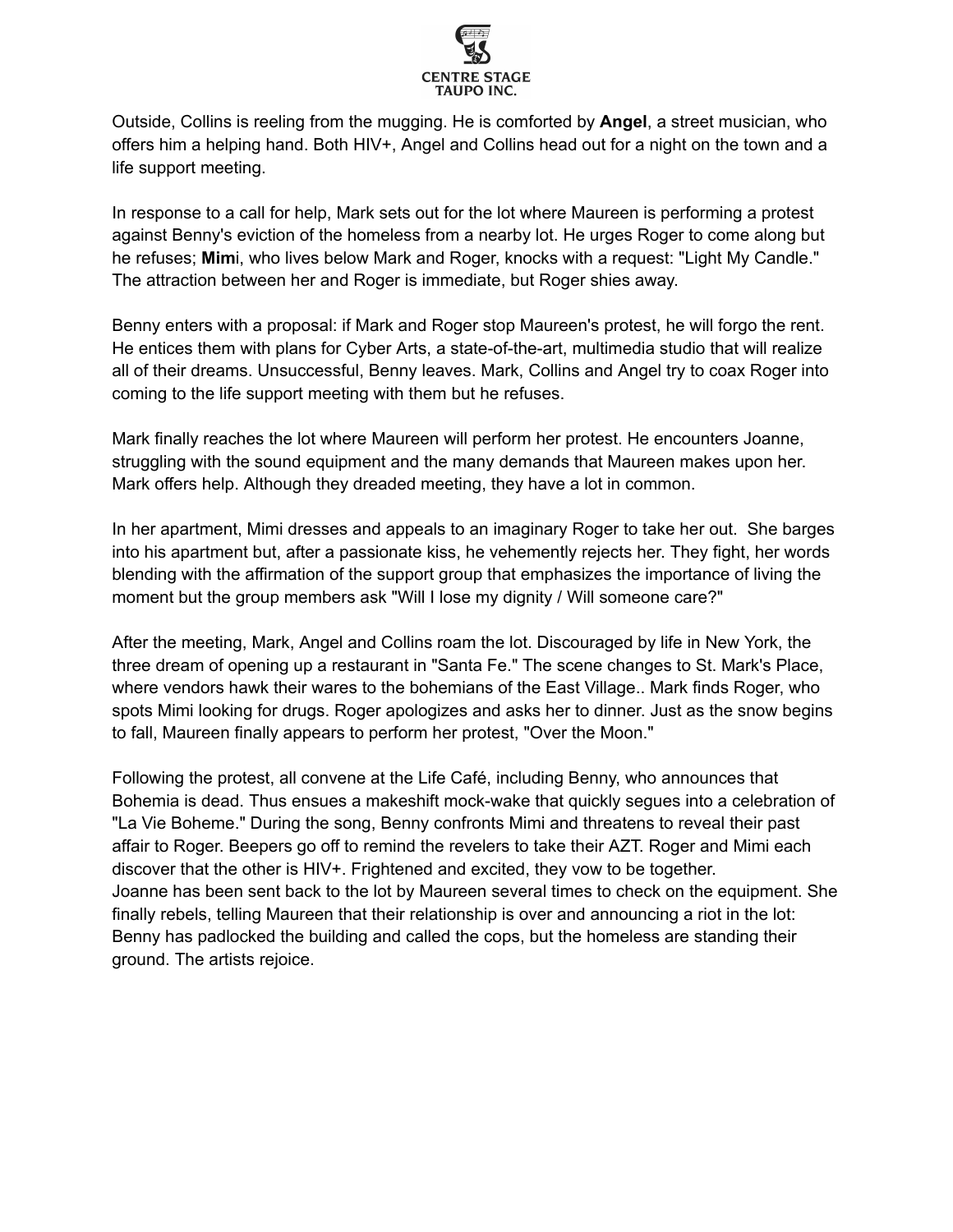

## **Act Two**

The second act begins with the company posing the question, "How do you measure a year in the life?" ("Seasons of Love"). It is one week later, New Year's Eve, and Mark, Roger, Mimi, Maureen, Joanne, Angel and Collins are having a breaking-back-into-the-building party. Mark gets a phone message from a tabloid TV producer who is salivating over his footage of the riot. Benny crashes the party, angering Roger and alienating Roger from Mimi. Dejected, Mimi wanders outside and into the welcoming arms of her drug dealer.

Mark fast forwards to Valentine's Day. Roger and Mimi are still together. Angel and Collins could be anywhere. Maureen and Joanne are still rehearsing another show. The company reprises "Seasons of Love," and time marches forward again to the spring. Roger and Mimi have a fight and Roger walks out. Alone, Mimi reflects on what life would be like without Roger. At the same time, Collins nurses a sick Angel; Maureen and Joanne reconcile; as do Mimi and Roger.

At the end of the summer, Alexi is still courting Mark for her TV show. Roger and Mimi break up, as do Maureen and Joanne. Angel dies. At a memorial service, his friends remember his spirit. Collins remembers his love. Outside of the church, Mark phones Alexi to accept the job. Mark ponders how life has changed since last year, Roger has sold his guitar and is leaving town. Mimi is now with Benny. A fight erupts among Roger, Mimi, Maureen, Joanne and Benny. Collins interrupts them with the sorrowful reality that the family is breaking up. Joanne and Maureen reunite. Mimi and Benny leave.

Mark tries to convince Roger to stay in New York and face both his own pain and the fact that Mimi is very sick. Benny offers one helping hand to Mimi and extends the other to Collins to help him pay Angel's funeral expenses. Mimi refuses the help and flees.

Mark considers the events and faces the last year, as does Roger, who is on his way to Santa Fe. Roger begins to discover his own song, and Mark turns down the television job to finish his own film.

Roger's mom, Mark's mom, Mimi's mom and Joanne's father all wonder where their children are. Back at the loft, Mark tells us again that it's Christmas and he now has a rough version of his film, which he's going to show tonight. Roger has returned with his song written, but cannot find Mimi. Collins enters with money that he has gotten from an ATM, rewired to give money to anyone with a special password: A-N-G-E-L.

Maureen and Joanne suddenly arrive, holding Mimi, whom they found collapsed and near death in the park. Roger begs her not to die and sings for her the song it has taken him all year to write.

The company joins in a reprise of the affirmation that love is all and that there is "no day but today" ("Finale").